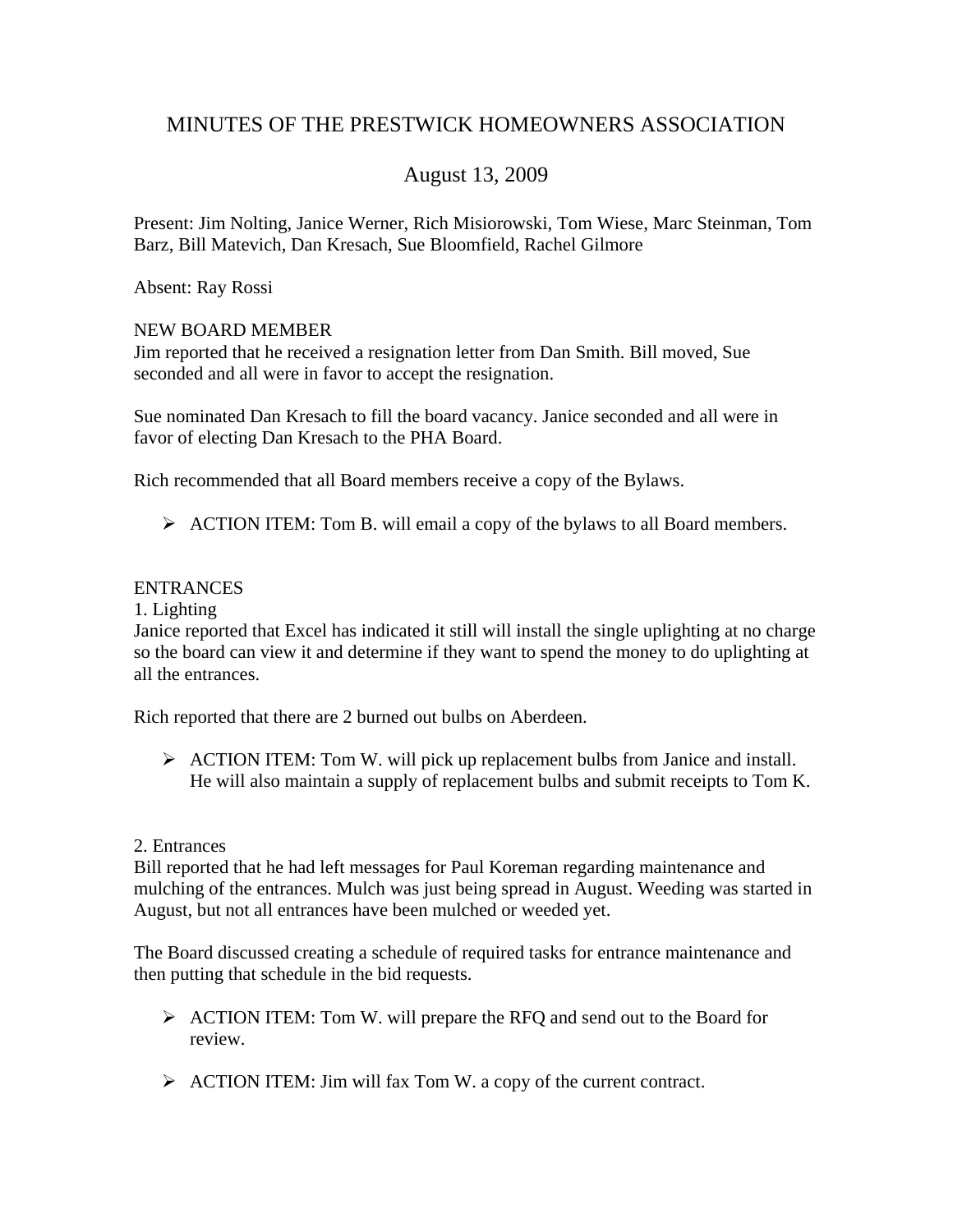Possible landscapers to contact for bids include: Suburban Landscaping Bill's Landscaping Knollcrest Tunzi and Sons (advertise in book) Fawn Landscaping

## ARC

1. New business

Tom reported that there has been very little activity. A pool addition was approved at 683 Golfview. The Spiroff addition was approved for 586 Aberdeen, and the Bertrand roof/gutters/fascia/soffit project was also approved.

## SOCIAL

1. Garden Walk

The garden walk was a huge success. At least 100 people attended. Board members received positive feedback.

Rich moved and Marc seconded that PHA replicates the garden walk and make it an annual event with Sue and Janice as co-chairs. All were in favor.

Issues to consider for next year include:

- a. use of a waiver (like the one used for the Union Street Gallery garden walk)
- b. creation of a program with descriptions of each garden and a map

 c. Jim will send a mass email to encourage participation. Homes can be the same or different for next year's walk.

The Board held the random drawing for 2 \$50 gift certificates to be awarded to 2 of the garden host homes. The winners were Ann and Leo Michuda and Tom and Jane Luscombe. Janice will purchase one Courtyard Bistro and one Francescas gift certificate and send them with a thank you note to the two winners. Jim and Rita Nolting already sent photo thank you cards to all host homes.

## 2. Fireworks

The fireworks were very successful. Board members felt that more people made a point of attending or holding parties on the night of the fireworks.

 $\triangleright$  ACTION ITEM: The Board will support the fireworks event next year if funds permit.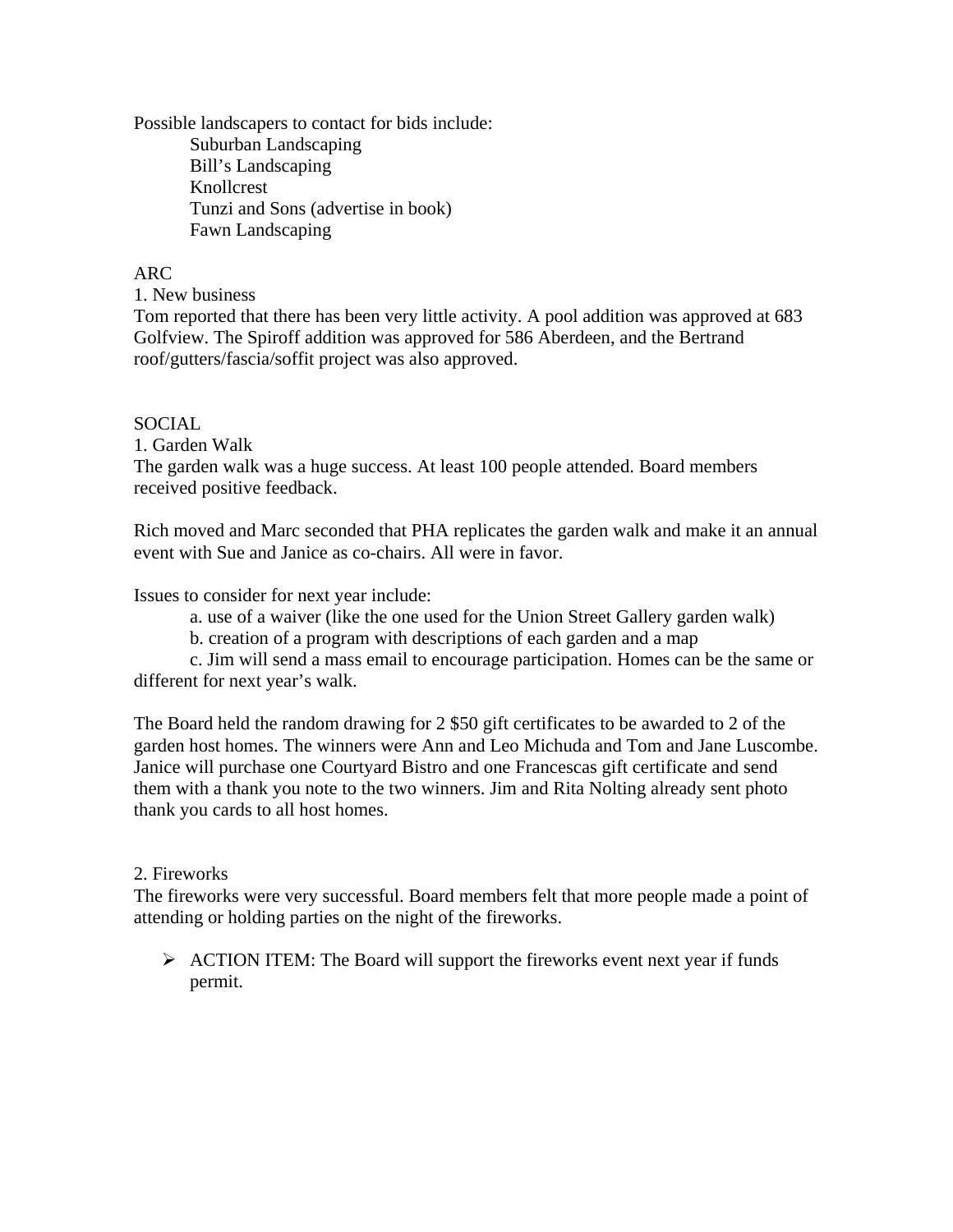## MEMBERSHIP

1. Coordination of changes in addresses for mailing list

Tom reported that his office had received 29 pieces of mail back from the two summer mailings. 15 addresses are in question. Nine addresses are changes from Sue. Six addresses are non-members who want their mail to be sent to a non-Prestwick address.

 $\triangleright$  ACTION ITEM: Rachel and Rich will review the issue further and determine if adjustments need to be made to the database.

**SECURITY** No report.

WEB SITE No report.

## FINANCIAL

1. New bank for PHA account

After several months of inquiries and research, Janice found that Standard Bank in Frankfort will be able to accommodate the PHA banking needs. They will be able to process the dues and deposit them. Jim will make sure that there are three signatures on the account for check signing.

2. Budget review

The Board reviewed the budget. Things appear to be in line with projections. No major expenses are expected for the remainder of the year.

## NEWSLETTER & DIRECTORY

The next newsletter will go out in late September. Articles will include:

- a.  $3<sup>rd</sup>$  of July Fireworks summary
- b. Garden Walk summary with host home drawing winners, also photos (Rita)
- c. The audit report summary
- d. A CN update (Marc)
- e. A Fall safety column (Dear Pressy) with focus on changing smoke detector batteries and making addresses visible from the street for emergency responders
- f. A Kay MacNeil article if space allows

## GOVERNMENTAL

1. CN Noise Mitigation

Marc reviewed the purpose of the Noise Mitigation Committee (to provide resident feedback to the Village) and its progress to date which included:

a. hosting a public meeting for Prestwick residents…poorly attended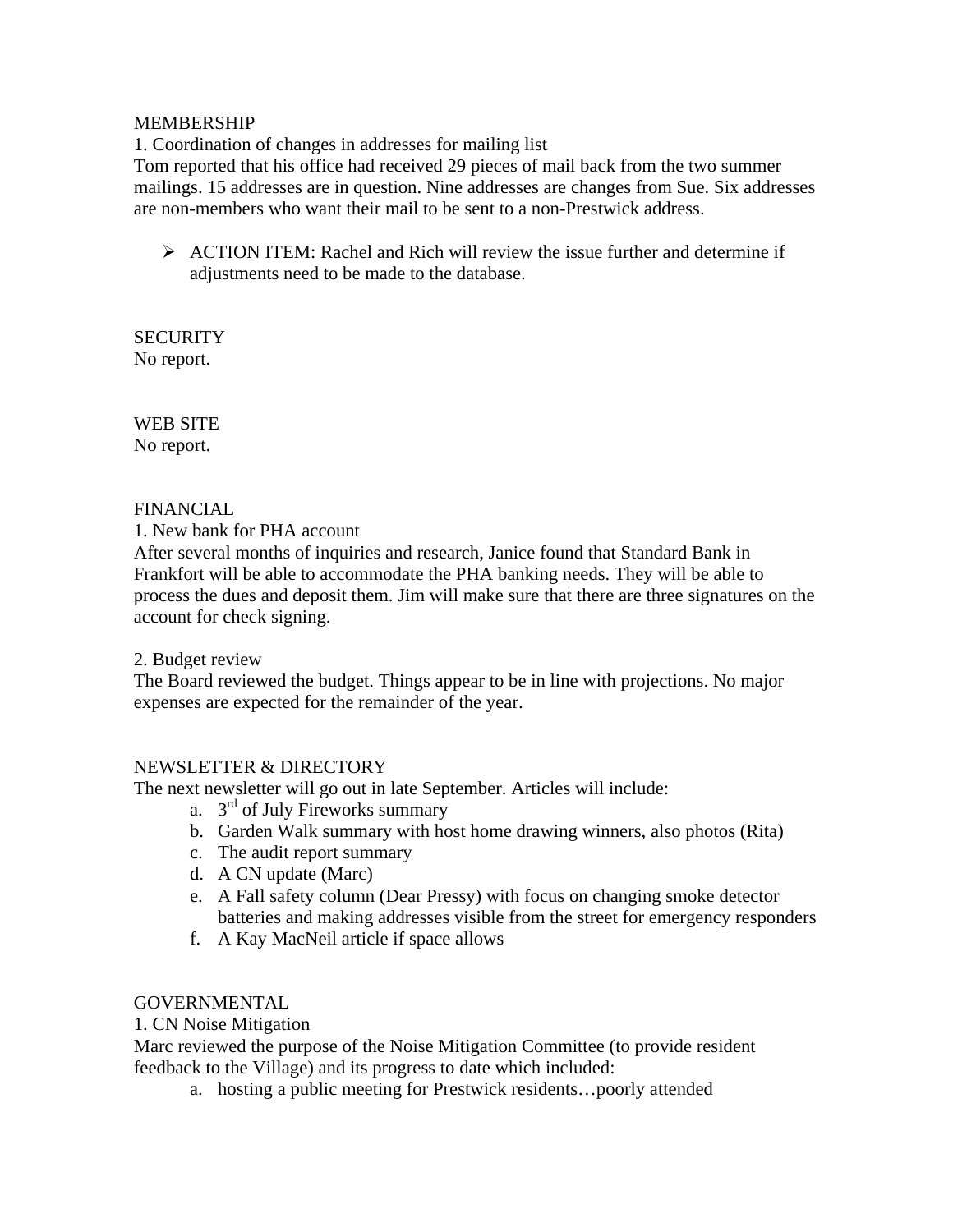- b. hand delivering a customized survey to the 109 residences north and south of the tracks which are in the Village's "vegetation" mitigation plan
- c. processing the survey results which showed that 75% of the north residents responded and 90% of them favor a wall… 29% of the south residents responded and they are evenly split between wanting vegetation, soundproof doors/window or a sound wall

Marc and Rich are recommending the PHA follows the original recommendation of asking the Village to pursue creation of a sound wall on CN property.

Marc moved and Tom seconded that PHA reps should meet with Village officials and pass on the following:

- a. Ask the Village to open dialogue with CN about the potential of installing a 6' sound wall for north side residents to be installed on CN property on the edge of berm (the only possible installation point that can render sound mitigation)
- b. Recommend to Village they also consider home improvement options (along with their current vegetation option) for south side residents.

Discussion was held, and the Board suggested that Marc, Rich and Jim meet with the Village (Jerry Ducay, Jim Holland and 1-2 Trustees) to discuss survey results.

The Board also would like Jim to send an email to the 109 people letting them know that PHA is sending the survey results/request to the Village.

The Board thanked Marc and Rich for all their hours of research and pounding the pavement to get this resident feedback.

The Board voted and all were in favor of Marc's motion.

- $\triangleright$  ACTION ITEM: Jim will set up a meeting with the Village.
- $\triangleright$  ACTION ITEM: Jim will send an email to the 109 residents letting them know the status of things.

## 2. Track stability

Rich reported that there are track stability issues with a section of track that runs through Prestwick. Rich moves that, on behalf of the PHA, a letter from the PHA president be sent to the STB and the TRAC organization that communicates and incorporates the following:

a. "The periodic instability of CN's raised rail beds in the Prestwick community of Frankfort, Illinois must be rectified and corrected so that a derailment is prevented in our residential community."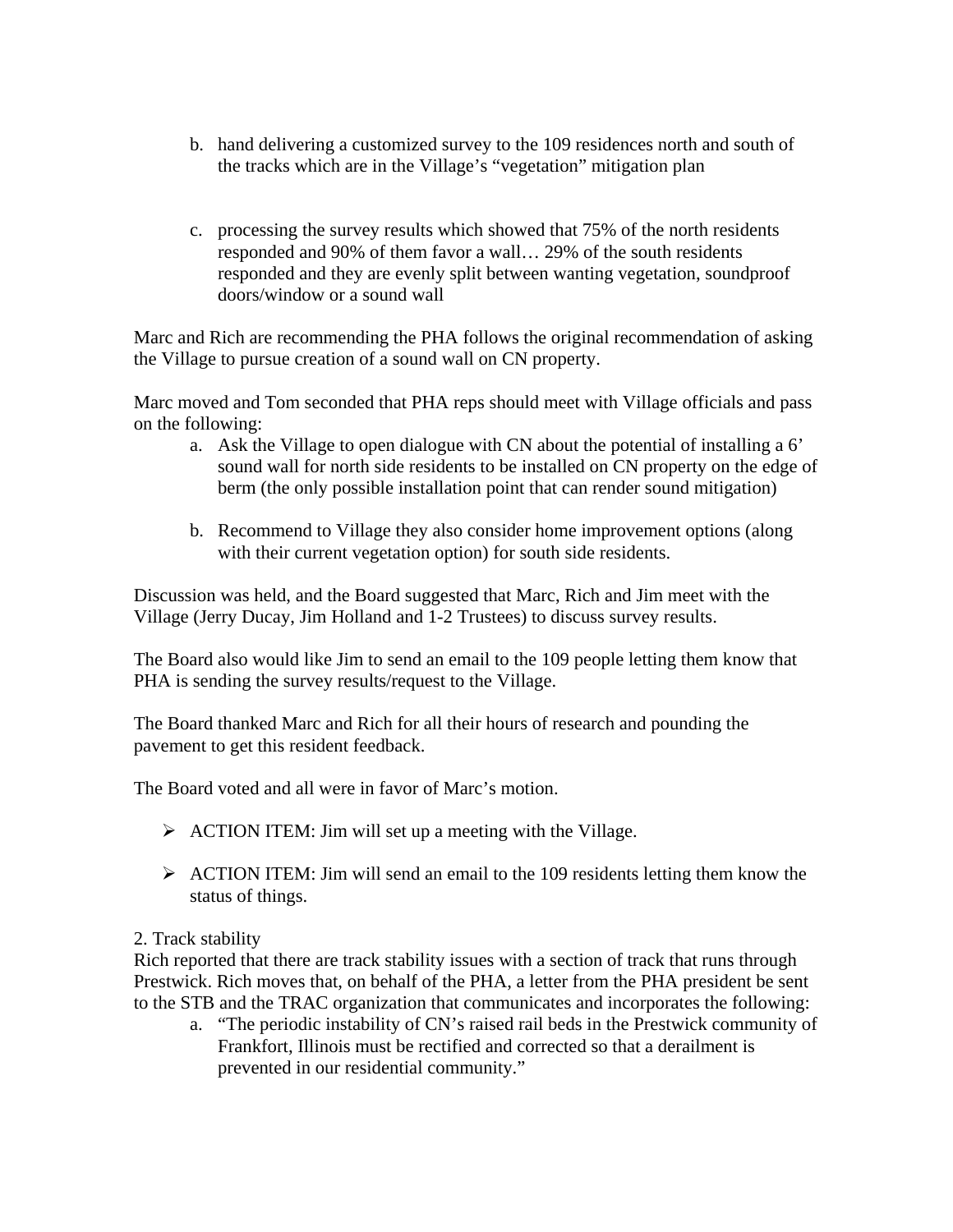- b. "Until the instability problem is fully corrected and since one cannot predict when the raised rail beds will become more or less stable, 'hazardous cardo\*' most not be allowed to be transported on the periodically unstable CN raised rail tracks in our Prestwick community."
- c. In addition, the same letter, modified to solicit elected and appointed local governmental officals' help in this effort should be sent via USPS Certified Mail (Forms 3800 and 3811) to:
	- 1. Village of Frankfort's mayor
	- 2. Village of Frankfort's elected trustees
	- 3. Fire Chief of Frankfort Fire District
	- 4. Frankfort's Fire District elected trustees

\*Hazardous cargo (Chlorine, Anhydrous Ammonia, etc.) Cargo defined by recent Federal regulations requiring the rerouting of these types of materials from larger metropolitan areas to less populated areas).

Tom B. seconded.

There was discussion on the motion.

The Board would like Jim, Rich and Marc to present the track stability issue at the noise mitigation survey results meeting with the Village and let them know PHA wants to send a letter to STB, TRAC and possibly the Federal Rail Administration (handles safety concerns).

Rich amended his motion to include speaking with Village before sending the letter to STB, TRAC, FRA and other elected/appointed officials. Tom W. seconded.

All were in favor.

#### NEW BUSINESS

1. Lynzapalooza PR request

After discussion, the Board agreed that Jim should send a mass email making residents aware of Lynzapalooza, a fundraiser honoring the daughter of current Prestwick residents. In general, the Board feels that PHA can pass along fundraising requests but not advertising requests. These requests will be handled on a case by case basis.

## 2. Confidentiality

With the collection of survey results, the Board became very aware that it handles a fair amount of confidential and personal information. A reminder was issued for Board members to be judicious with the information they have at their disposal.